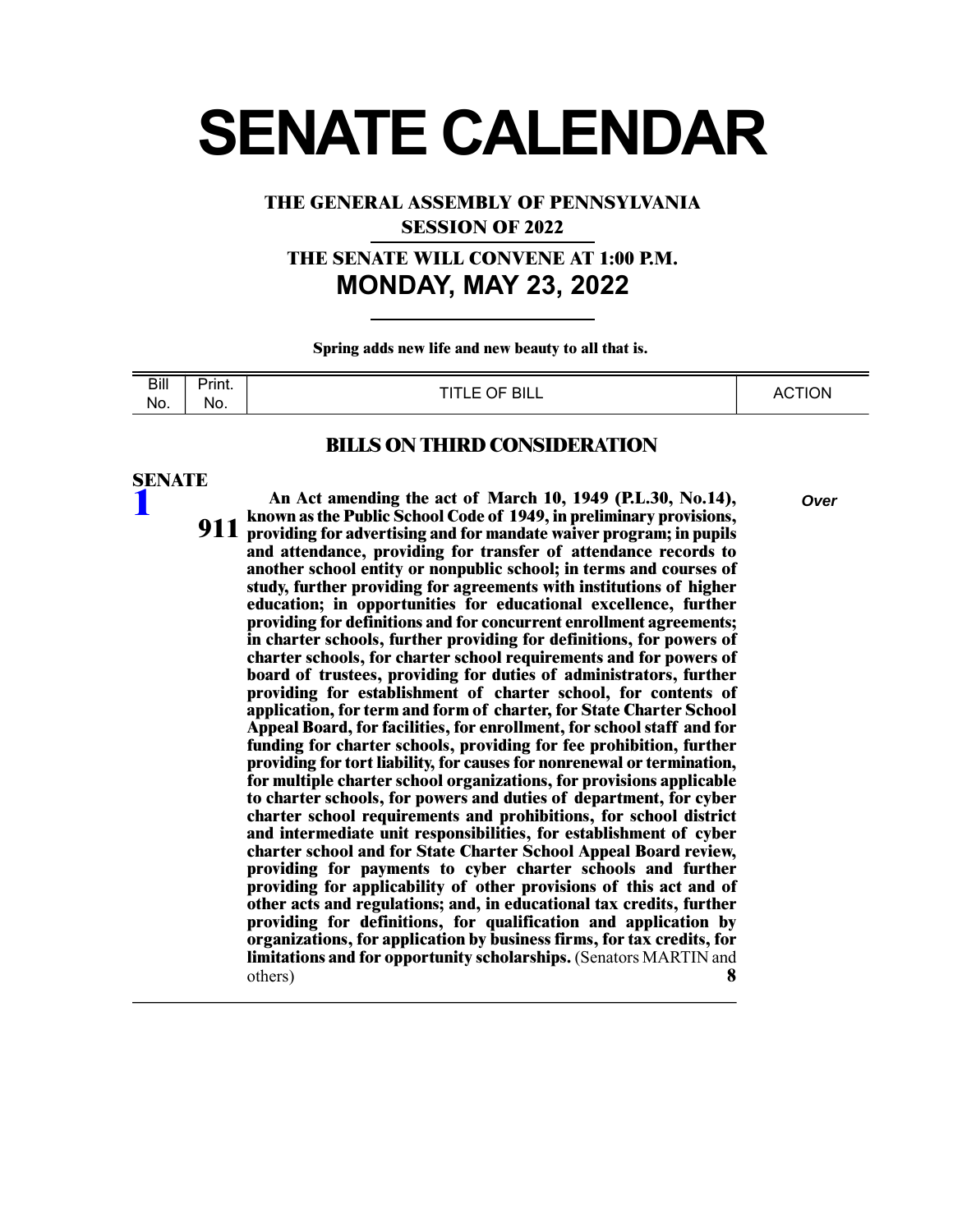| <b>SENATE</b><br><b>137</b> |            | An Act amending Title 42 (Judiciary and Judicial Procedure)<br>of the Pennsylvania Consolidated Statutes, in budget and finance,<br>110 establishing the Drug Recognition Expert Training Fund. (Senators<br>HUTCHINSON and others)                                                                                                                                                                                                                                                                                                                                                                                 | Over |
|-----------------------------|------------|---------------------------------------------------------------------------------------------------------------------------------------------------------------------------------------------------------------------------------------------------------------------------------------------------------------------------------------------------------------------------------------------------------------------------------------------------------------------------------------------------------------------------------------------------------------------------------------------------------------------|------|
| <b>SENATE</b><br>322        | <b>330</b> | An Act amending the act of June 3, 1937 (P.L.1333, No.320),<br>known as the Pennsylvania Election Code, in voting by qualified<br>absentee electors, further providing for canvassing of official<br>absentee ballots and mail-in ballots. (Senators J. WARD and<br>3<br>others)                                                                                                                                                                                                                                                                                                                                    | Over |
| <b>SENATE</b><br>358        |            | An Act amending the act of May 9, 2018 (P.L.118, No.24),<br>known as the Maternal Mortality Review Act, further providing<br>404 for confidentiality and protection of collected data, proceedings<br>and activities. (Senators SCHWANK and others)                                                                                                                                                                                                                                                                                                                                                                 | Over |
| <b>SENATE</b><br>457        | 488        | A Joint Resolution proposing integrated amendments to the<br>Constitution of the Commonwealth of Pennsylvania, further<br>providing for qualifications of Governor, Lieutenant Governor and<br>Attorney General and for disqualification for offices of Governor,<br>Lieutenant Governor and Attorney General. (Senators BAKER and<br>others)<br>4                                                                                                                                                                                                                                                                  | Over |
| <b>SENATE</b><br>573        | 612        | An Act amending the act of June 3, 1937 (P.L.1333, No.320),<br>known as the Pennsylvania Election Code, in district election<br>officers, further providing for appointment of watchers; and, in<br>penalties, further providing for refusal to permit overseers, watchers,<br>attorneys or candidates to act and for hindering or delaying<br><b>performance of duty.</b> (Senators MASTRIANO and others)<br>x                                                                                                                                                                                                     | Over |
| <b>SENATE</b><br>597        | 1579       | An Act amending Title 27 (Environmental Resources) of the<br>Pennsylvania Consolidated Statutes, providing for water and<br>wastewater asset management plans. (Senators STEFANO and<br>7<br>others)                                                                                                                                                                                                                                                                                                                                                                                                                | Over |
| <b>SENATE</b><br>676        |            | An Act amending Title 75 (Vehicles) of the Pennsylvania<br><b>Consolidated Statutes, in financial responsibility, further providing</b><br>1182 for definitions, for availability, scope and amount of coverage, for<br>request for lower limits of coverage, for coverages in excess of<br>required amounts, for stacking of uninsured and underinsured<br>benefits and option to waive, for notice of available benefits and<br>limits and for availability of uninsured, underinsured, bodily injury<br>liability and property damage coverages and mandatory deductibles.<br>(Senators PITTMAN and others)<br>2 | Over |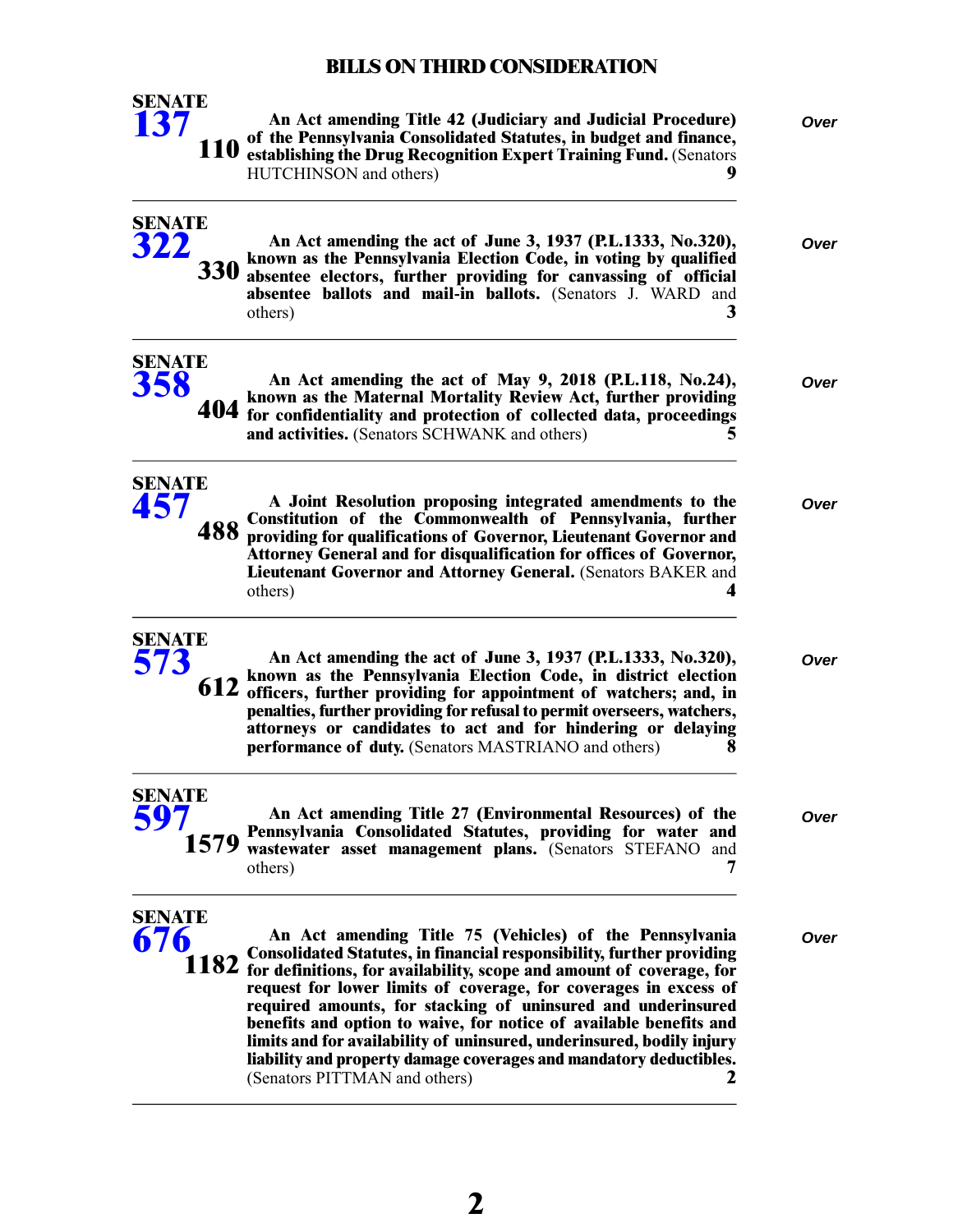

**SENATE [775](/cfdocs/billinfo/billinfo.cfm?syear=2021&sind=0&body=S&type=B&bn=775)**

**An Act amending the act of December 18, 2001 (P.L.949,** *Over* **No.114), known as the Workforce Development Act, further providing for title of act; in preliminary provisions, further providing for declaration of policy, for definitions and for lobbying; in board, further providing for establishment, for membership, for conflicts of interest, for plan, functions and responsibilities and for State 2193 performance management system and providing for performance accountability system; in local workforce investment areas and boards, further providing for establishment, for membership, for conflicts of interest, for plan, functions and responsibilities and for local performance measures; in critical job training grants, further providing for purpose, for definitions, for program operation and for grants; in workforce leadership grants, further providing for innovative programs; in industry partnerships, further providing for definitions, for industry clusters, for grant program operation, for interdepartmental cooperation and for industry and labor market research and providing for dissemination of industry and labor market research to educational institutions; in miscellaneous provisions, further providing for construction; and making editorial changes.** (Representatives MIZGORSKI and others) **8**

| <b>SENATE</b> |                                                                                                                                             |      |
|---------------|---------------------------------------------------------------------------------------------------------------------------------------------|------|
| 745           | An Act amending the act of February 14, 2008 (P.L.6, No.3),                                                                                 | Over |
|               |                                                                                                                                             |      |
|               | 862 known as the Right-to-Know Law, in procedure, further providing<br>862 for exceptions for public records. (Senators COSTA and others) 8 |      |

## *Table & Off Table*

|                              | 913 known as the Workers' Compensation Act, in interpretation and<br>913 definitions, further providing for definitions; and, in liability and<br>compensation, further providing for compensation for post-traumatic<br>stress injury. (Senators BARTOLOTTA and others)<br>10                                                                    | Table |
|------------------------------|---------------------------------------------------------------------------------------------------------------------------------------------------------------------------------------------------------------------------------------------------------------------------------------------------------------------------------------------------|-------|
| <b>SENATE</b><br>848<br>1277 | An Act amending the act of April 27, 1905 (P.L.312, No.218),<br>entitled "An act creating a Department of Health, and defining its<br>powers and duties," further providing for the administrative<br>structure of the Department of Health, establishing the office of<br><b>Chief Nursing Officer of the Commonwealth and providing for the</b> | Amend |

**powers and duties of the Chief Nursing Officer of the Commonwealth.** (Senators MENSCH and others) **3**

**An Act amending the act of June 2, 1915 (P.L.736, No.338),**

# **SENATE [862](/cfdocs/billinfo/billinfo.cfm?syear=2021&sind=0&body=S&type=B&bn=862)**

**An Act amending the act of June 3, 1937 (P.L.1333, No.320),** *Over* **known as the Pennsylvania Election Code, in primary and election expenses, further providing for residual funds.** (Senators COSTA and others) **9 1062**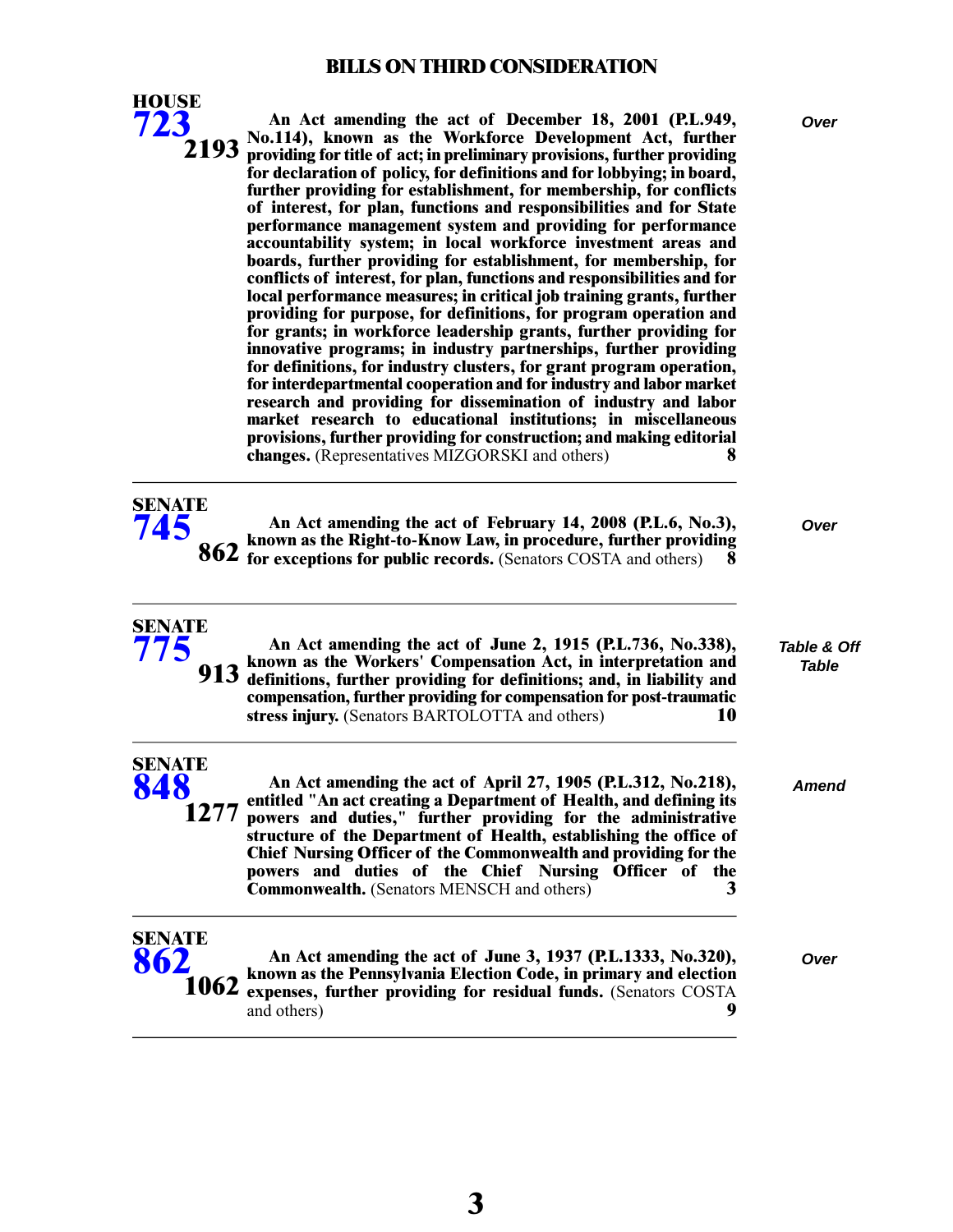**SENATE**

| 871                          | An Act amending Title 23 (Domestic Relations) of the<br>Pennsylvania Consolidated Statutes, in child protective services,<br>1079 further providing for definitions, for mandatory reporting and<br>postmortem investigation of deaths, for establishment of Statewide<br>database, for access to information in Statewide database, for<br>information in Statewide database, for disposition and expunction<br>of unfounded reports and general protective services reports, for<br>disposition of founded and indicated reports, for expunction of<br>information of perpetrator who was under 18 years of age when<br>child abuse was committed and for release of information in<br>confidential reports, providing for exchange of information for<br>placement, further providing for amendment or expunction of<br>information, for investigating performance of county agency, for<br>employees having contact with children and adoptive and foster<br>parents, for audits by Attorney General, for reports to Governor<br>and General Assembly, for penalties, for services for prevention,<br>investigation and treatment of child abuse, for reports to department<br>and coroner, for investigation of reports, for voluntary or<br>court-ordered services and findings of child abuse and for evidence<br>in court proceedings; and making editorial changes. (Senators J.<br>WARD and others)<br>3 | Over |
|------------------------------|--------------------------------------------------------------------------------------------------------------------------------------------------------------------------------------------------------------------------------------------------------------------------------------------------------------------------------------------------------------------------------------------------------------------------------------------------------------------------------------------------------------------------------------------------------------------------------------------------------------------------------------------------------------------------------------------------------------------------------------------------------------------------------------------------------------------------------------------------------------------------------------------------------------------------------------------------------------------------------------------------------------------------------------------------------------------------------------------------------------------------------------------------------------------------------------------------------------------------------------------------------------------------------------------------------------------------------------------------------------------------------------------------------------------|------|
| <b>HOUSE</b><br>889<br>880   | An Act amending the act of May 22, 1951 (P.L.317, No.69),<br>known as The Professional Nursing Law, further providing for<br>examinations and certificates. (Representatives B. MILLER and<br>others)                                                                                                                                                                                                                                                                                                                                                                                                                                                                                                                                                                                                                                                                                                                                                                                                                                                                                                                                                                                                                                                                                                                                                                                                              | Over |
| <b>SENATE</b><br>967<br>1266 | An Act establishing the Women, Infants and Children State<br>Advisory Board. (Senators SCHWANK and others)<br>3                                                                                                                                                                                                                                                                                                                                                                                                                                                                                                                                                                                                                                                                                                                                                                                                                                                                                                                                                                                                                                                                                                                                                                                                                                                                                                    | Over |
| <b>SENATE</b>                | An Act amending Title 11 (Cities) of the Pennsylvania<br><b>Consolidated Statutes, further providing for preliminary provisions</b><br>1301 and providing for city classification. (Senators SCHWANK and<br>others)                                                                                                                                                                                                                                                                                                                                                                                                                                                                                                                                                                                                                                                                                                                                                                                                                                                                                                                                                                                                                                                                                                                                                                                                | Over |
| <b>HOUSE</b><br>1617         | An Act providing for access to long-term care facilities for<br>members of the clergy, for additional safety requirements for<br>residents, for suspension of access for members of the clergy and<br>for personal protective equipment for members of the clergy.<br>(Representatives DAVANZO and others)<br>3                                                                                                                                                                                                                                                                                                                                                                                                                                                                                                                                                                                                                                                                                                                                                                                                                                                                                                                                                                                                                                                                                                    | Over |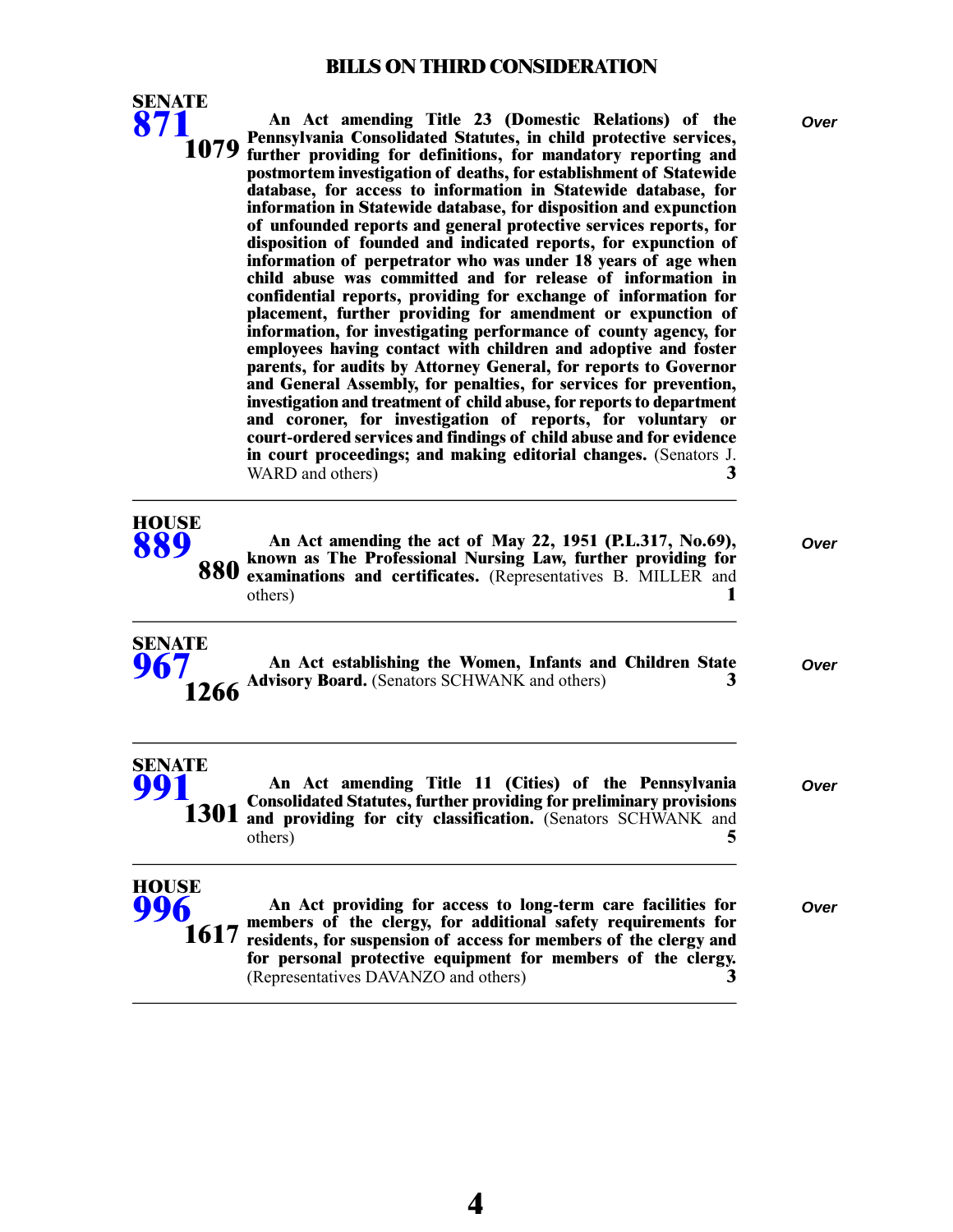

An Act amending the act of March 3, 1978 (P.L.6, No.3), known Run **as the Steel Products Procurement Act, further providing for** 1366 **payments under contracts by requiring centralized portal for electronic submission of documentation.** (Senators STEFANO and others) **5**

An Act amending the act of June 3, 1937 (P.L.1333, No.320), **known as the Pennsylvania Election Code, in ballots, further providing for number of ballots to be printed and specimen ballots.** (Representatives WARNER and others) **4**

|  | <i>yver</i> |  |
|--|-------------|--|
|  |             |  |
|  |             |  |

**HOUSE [1660](/cfdocs/billinfo/billinfo.cfm?syear=2021&sind=0&body=H&type=B&bn=1660) 2371**

**HOUSE [1614](/cfdocs/billinfo/billinfo.cfm?syear=2021&sind=0&body=H&type=B&bn=1614)**

**2938**

| An Act amending the act of March 10, 1949 (P.L.30, No.14),<br>71 known as the Public School Code of 1949, in duties and powers of<br>71 boards of school directors, further providing for temporary<br><b>emergency provisions.</b> (Representatives SONNEY and others) | Over |
|-------------------------------------------------------------------------------------------------------------------------------------------------------------------------------------------------------------------------------------------------------------------------|------|
|-------------------------------------------------------------------------------------------------------------------------------------------------------------------------------------------------------------------------------------------------------------------------|------|



|  | An Act amending the act of February 19, 1980 (P.L.15, No.9),<br>92 known as the Real Estate Licensing and Registration Act, in<br>92 definitions, further providing for definitions; and, in powers and<br>duties of the State Real Estate Commission - general, further<br>providing for continuing education. (Representatives POLINCHOCK<br>and others) | Over |
|--|------------------------------------------------------------------------------------------------------------------------------------------------------------------------------------------------------------------------------------------------------------------------------------------------------------------------------------------------------------|------|
|--|------------------------------------------------------------------------------------------------------------------------------------------------------------------------------------------------------------------------------------------------------------------------------------------------------------------------------------------------------------|------|



**SENATE**

**An Act authorizing the Department of General Services, with** *Over* **the approval of the Department of Military and Veterans Affairs and the Governor, to grant and convey to the Borough of West Pittston certain lands, buildings and improvements situate in the Borough of West Pittston, Luzerne County; and making a related repeal.** (Representatives KAUFER and others) **5**

#### **BILLS ON SECOND CONSIDERATION**

| SENAIL<br>24               | An Act providing for the Jayanna Powell Hit-and-Run Direct<br>Notification System and for definitions; requiring registration of motor vehicle repair facilities; and providing for penalties. (Senators<br>8 | Over |
|----------------------------|---------------------------------------------------------------------------------------------------------------------------------------------------------------------------------------------------------------|------|
|                            | A. WILLIAMS and others)                                                                                                                                                                                       |      |
| <b>HOUSE</b><br>118<br>フトフ | An Act providing for the final disposition of fetal remains; and<br><b>imposing penalties.</b> (Representatives RYAN and others)                                                                              | Over |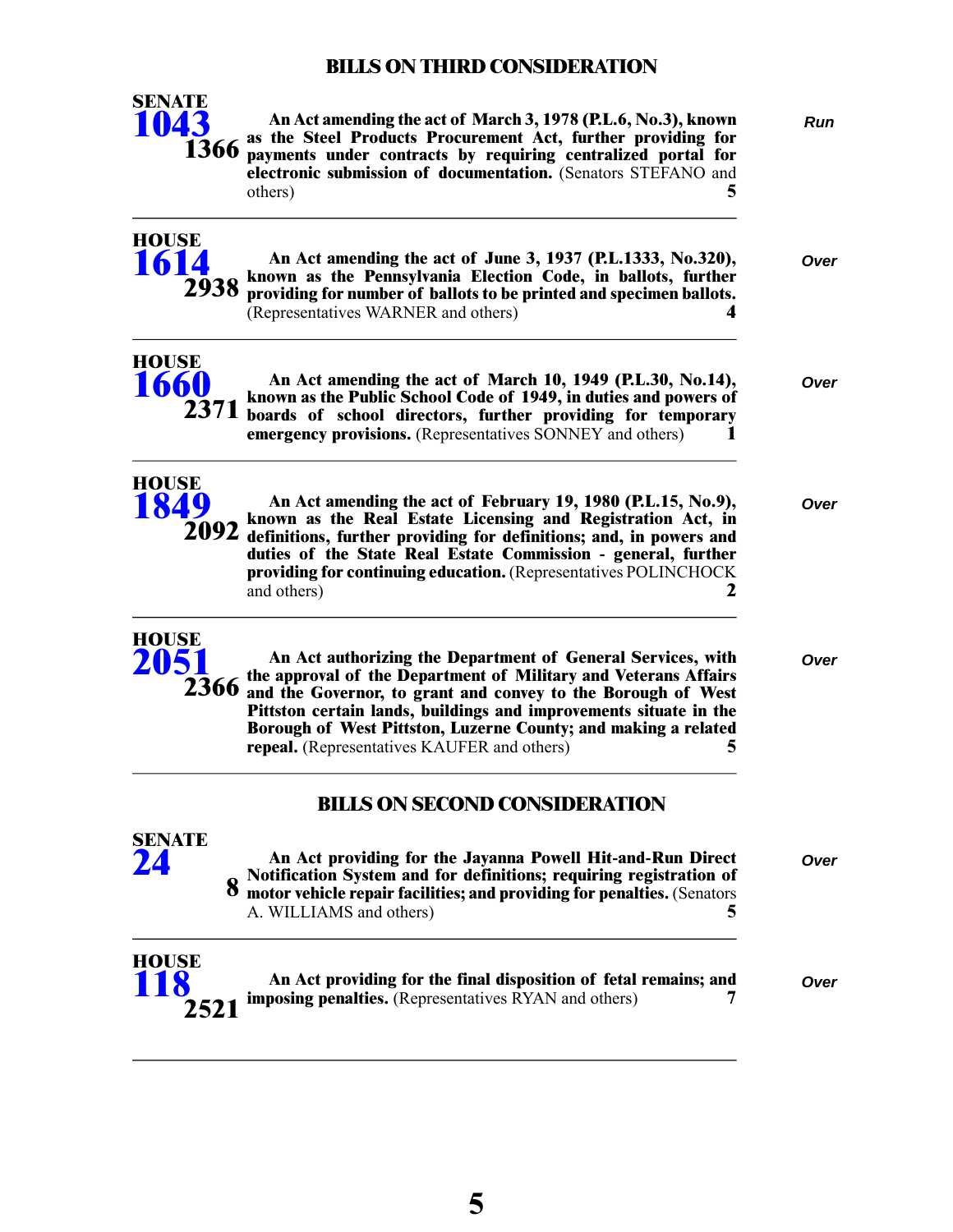

**An Act amending Title 75 (Vehicles) of the Pennsylvania** *Over* **Consolidated Statutes, in size, weight and load, further providing for restrictions on use of highways and bridges.** (Senators BROOKS and others) **4**

**An Act amending the act of April 9, 1929 (P.L.343, No.176),** *Over* **known as The Fiscal Code, in general budget implementation, further providing for Department of Human Services.** (Senators J. WARD and others) **2 132**

> *Move Up & Re-refer to APPROPRIATIONS*

> > *Move Up & Re-refer to*

**HOUSE [199](/cfdocs/billinfo/billinfo.cfm?syear=2021&sind=0&body=H&type=B&bn=199)**

**SENATE [152](/cfdocs/billinfo/billinfo.cfm?syear=2021&sind=0&body=S&type=B&bn=152)**

> **An Act amending the act of March 4, 1971 (P.L.6, No.2), known as the Tax Reform Code of 1971, in personal income tax, further providing for classes of income.** (Representatives DUNBAR and others) **1 2654**



**An Act amending the act of May 17, 1921 (P.L.682, No.284),** *Over* **known as The Insurance Company Law of 1921, in quality healthcare accountability and protection, further providing for definitions and for responsibilities of managed care plans, providing for preauthorization review standards and for preauthorization costs, further providing for continuity of care, providing for step therapy, 948 further providing for required disclosure and for operational standards and providing for initial review of preauthorization requests and adverse determinations, for preauthorization denial grievances and for access requirements in service areas; and making an editorial change.** (Senators PHILLIPS-HILL and others) **4**

**SENATE [297](/cfdocs/billinfo/billinfo.cfm?syear=2021&sind=0&body=S&type=B&bn=297) 306**

**An Act amending Title 53 (Municipalities Generally) of the** *Over* **Pennsylvania Consolidated Statutes, in consolidated county assessment, further providing for appeals by taxing districts and providing for standards of redress in appeals.** (Senators ARGALL and others) **7** 

**HOUSE [324](/cfdocs/billinfo/billinfo.cfm?syear=2021&sind=0&body=H&type=B&bn=324)**

*APPROPRIATIONS* **An Act amending the act of May 30, 1984 (P.L.345, No.69), known as the First Class City Business Tax Reform Act, further providing for definitions.** (Representatives WHITE and others) **1 298**

**HOUSE [333](/cfdocs/billinfo/billinfo.cfm?syear=2021&sind=0&body=H&type=B&bn=333)**

**2656**

**An Act amending the act of March 4, 1971 (P.L.6, No.2), known** *Over* **as the Tax Reform Code of 1971, in personal income tax, further providing for classes of income.** (Representatives E. NELSON and others) **1**

**6**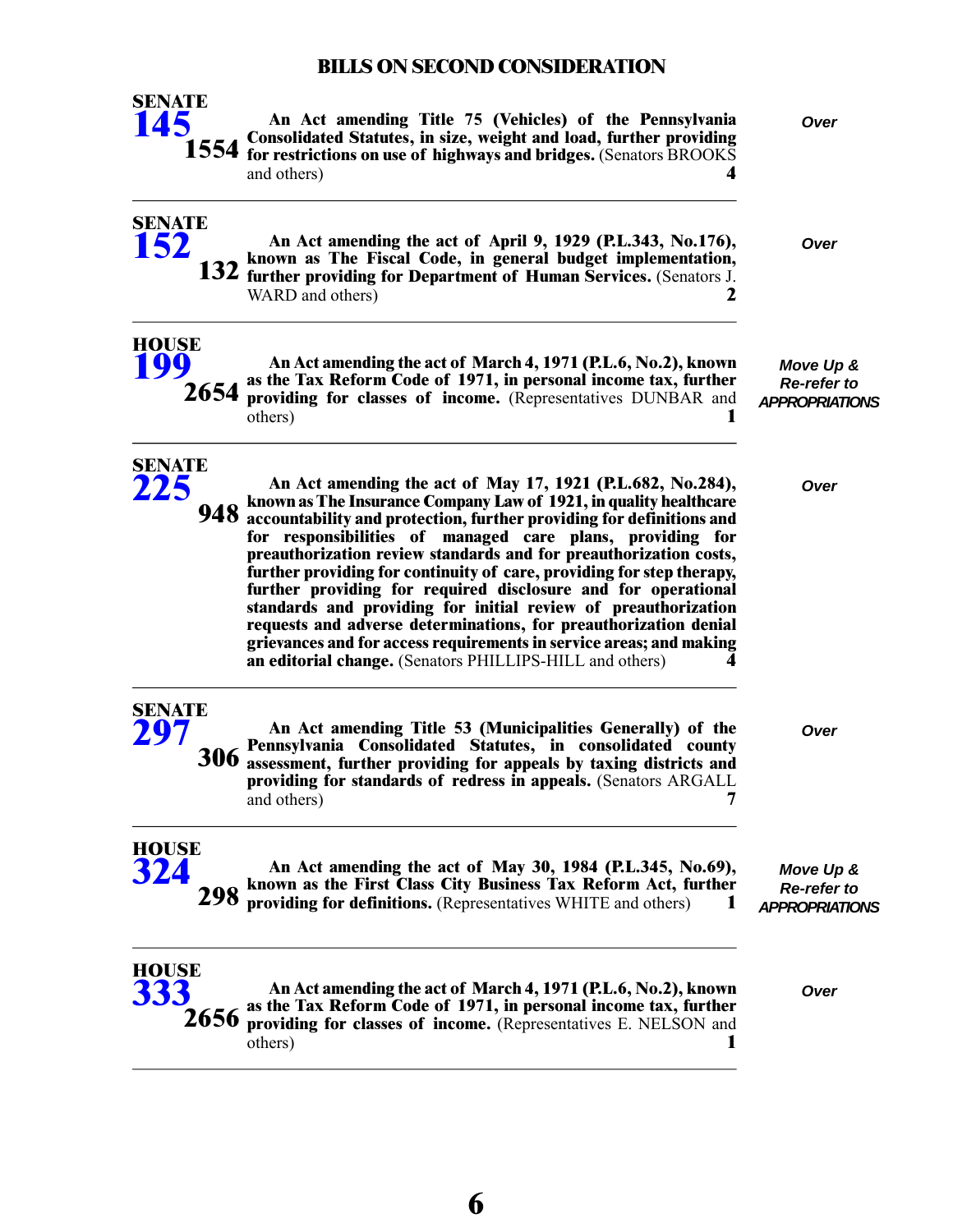

**An Act amending the act of March 10, 1949 (P.L.30, No.14),** *Over* **known as the Public School Code of 1949, in educational tax credits, further providing for limitations.** (Senators REGAN and others) 4

| <b>HOUSE</b><br>581          | An Act authorizing local taxing authorities to provide for tax<br>exemptions for improvements to deteriorated areas and dwellings<br>2900 to incentivize the creation and improvement of affordable housing<br>units. (Representatives SOLOMON and others)                                                                                                           | Over                                                     |
|------------------------------|----------------------------------------------------------------------------------------------------------------------------------------------------------------------------------------------------------------------------------------------------------------------------------------------------------------------------------------------------------------------|----------------------------------------------------------|
| <b>SENATE</b><br>749         | An Act amending the act of April 17, 2016 (P.L.84, No.16),<br>known as the Medical Marijuana Act, in preliminary provisions,<br>1584 further providing for definitions; in patients, further providing for<br>prohibitions; and, in miscellaneous provisions, further providing<br>for protections for patients and caregivers. (Senators MENSCH and<br>others)<br>2 | Over                                                     |
| <b>SENATE</b><br>750<br>873  | An Act amending the act of November 24, 2004 (P.L.1270,<br>No.153), referred to as the Pennsylvania Amber Alert System Law,<br>establishing the Pennsylvania Green Alert System; and further<br>providing for immunity. (Senators FONTANA and others)<br>5                                                                                                           | Over                                                     |
| <b>SENATE</b><br>1589        | An Act amending the act of March 4, 1971 (P.L.6, No.2), known<br>as the Tax Reform Code of 1971, in corporate net income tax,<br>providing for a reduction in tax rate. (Senators AUMENT and<br>others)                                                                                                                                                              | Move Up &<br><b>Re-refer to</b><br><b>APPROPRIATIONS</b> |
| <b>SENATE</b><br>815<br>1016 | An Act amending the act of March 20, 2002 (P.L.154, No.13),<br>known as the Medical Care Availability and Reduction of Error<br>(Mcare) Act, in medical professional liability, providing for informed<br>consent in pelvic, rectal and prostate examinations. (Senators MUTH<br>and others)<br>10                                                                   | Over                                                     |
| SENATE<br>1038               | An Act amending the act of April 14, 1972 (P.L.233, No.64),<br>known as The Controlled Substance, Drug, Device and Cosmetic<br>Act, further providing for definitions. (Senators KEARNEY and<br>8<br>others)                                                                                                                                                         | Over                                                     |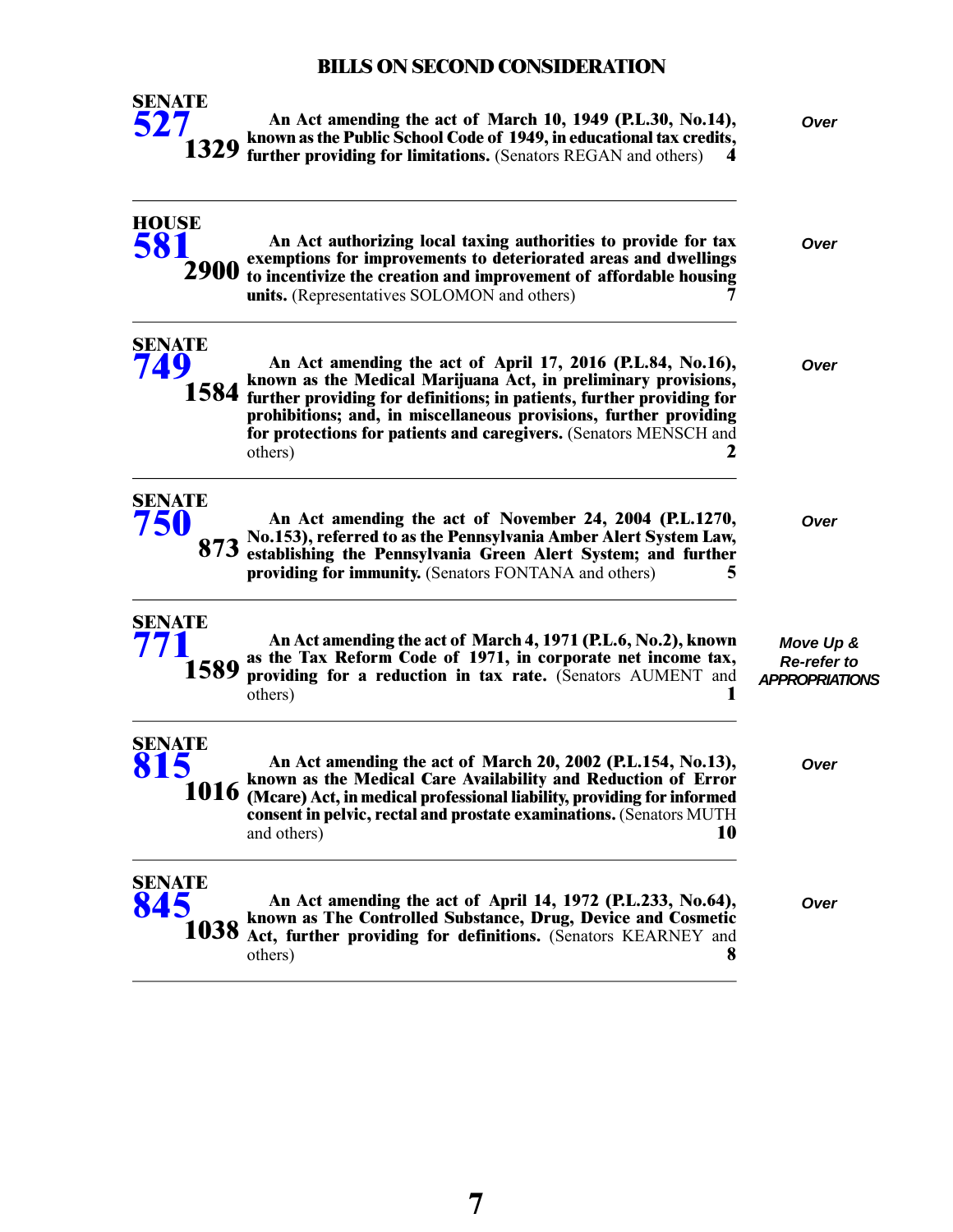

**SENATE [895](/cfdocs/billinfo/billinfo.cfm?syear=2021&sind=0&body=S&type=B&bn=895)**

**SENATE [907](/cfdocs/billinfo/billinfo.cfm?syear=2021&sind=0&body=S&type=B&bn=907)**

**SENATE [965](/cfdocs/billinfo/billinfo.cfm?syear=2021&sind=0&body=S&type=B&bn=965)**

**An Act amending Title 75 (Vehicles) of the Pennsylvania Consolidated Statutes, in special vehicles and pedestrians, providing for electric low-speed scooter pilot program.** (Senators LAUGHLIN and others) **10**

**No.387), known as the Unfair Trade Practices and Consumer**

**of information by online marketplaces to inform customers.** (Senators REGAN and others) **1**

**1590** Protection Law, providing for collection, verification and disclosure

*Table & Off Table*

**An Act amending the act of December 17, 1968 (P.L.1224,** *Over*

| TE |                                                                  |  |
|----|------------------------------------------------------------------|--|
|    | An Act establishing the Animal Welfare Board; and providing      |  |
|    | <b>1550</b> for its powers and duties. (Senators YAW and others) |  |

*Move Up & Re-refer to APPROPRIATIONS*

**An Act amending Title 75 (Vehicles) of the Pennsylvania** *Over* **Consolidated Statutes, in general provisions, further providing for definitions; in certificate of title and security interests, further providing for content and effect of certificate of title; in rules of the road in general, further providing for platooning; in miscellaneous provisions, further providing for accidents involving death or 1354 personal injury, for accidents involving damage to attended vehicle or property, for duty to give information and render aid, for accidents involving damage to unattended vehicle or property and for immediate notice of accident to police department; in equipment standards, further providing for promulgation of vehicle equipment standards; in inspection of vehicles, further providing for requirement for periodic inspection of vehicles; in size, weight and load, further providing for width of vehicles; and, in highly automated vehicles, further providing for definitions, providing for construction, further providing for Highly Automated Vehicle Advisory Committee and providing for operation of highly automated vehicles without a highly automated vehicle driver, for operation of highly automated vehicles with a highly automated motor vehicle driver, for operation of highly automated motor carrier vehicles, for operation of highly automated transportation network service, for licensing and registration, for insurance, for control and for regulations.** (Senators LANGERHOLC and others) **1**

#### **HOUSE [987](/cfdocs/billinfo/billinfo.cfm?syear=2021&sind=0&body=H&type=B&bn=987)**

**An Act amending Title 75 (Vehicles) of the Pennsylvania** *Over* **Consolidated Statutes, in licensing of drivers, further providing for suspension of operating privilege.** (Representatives HENNESSEY and others) **4 1000**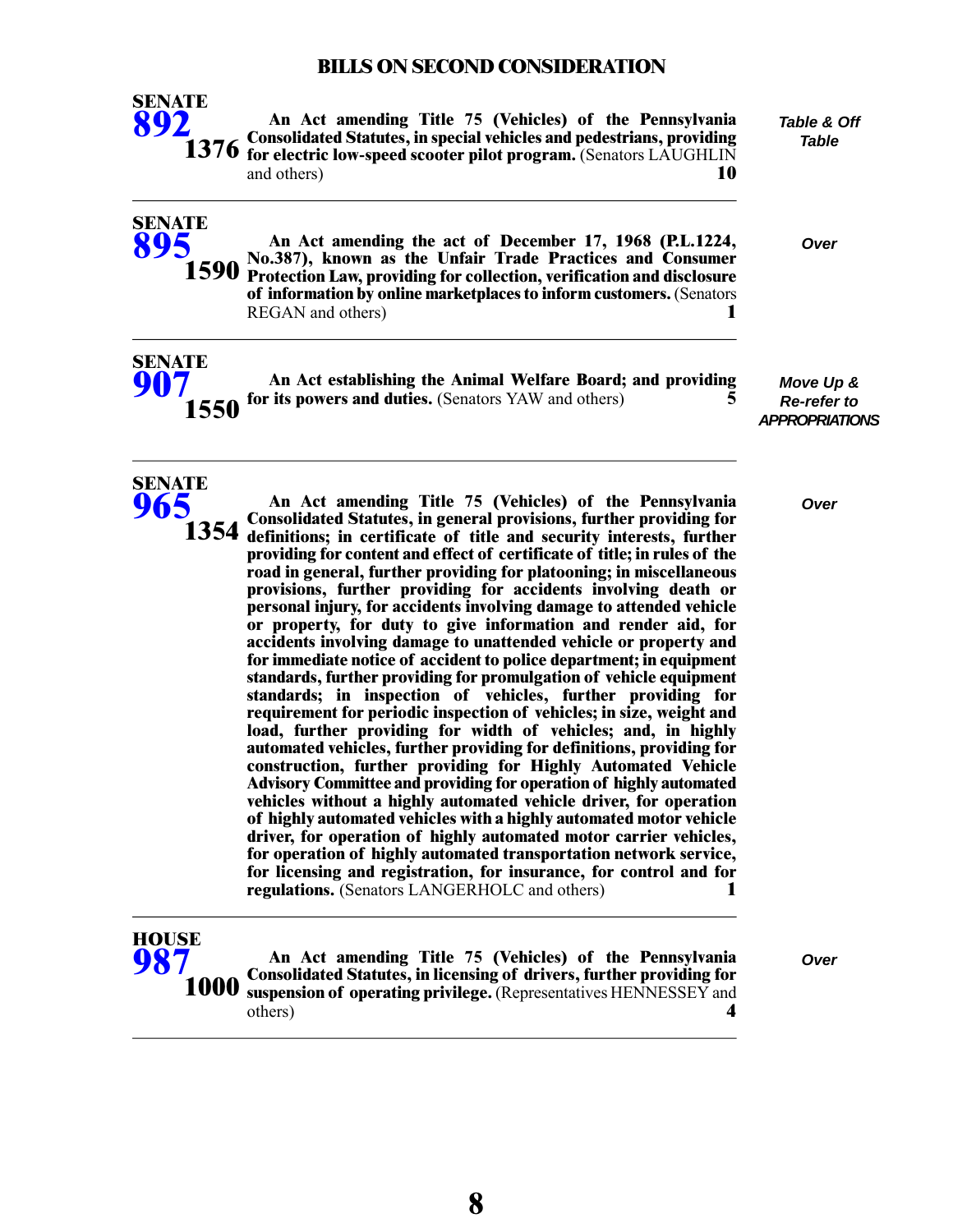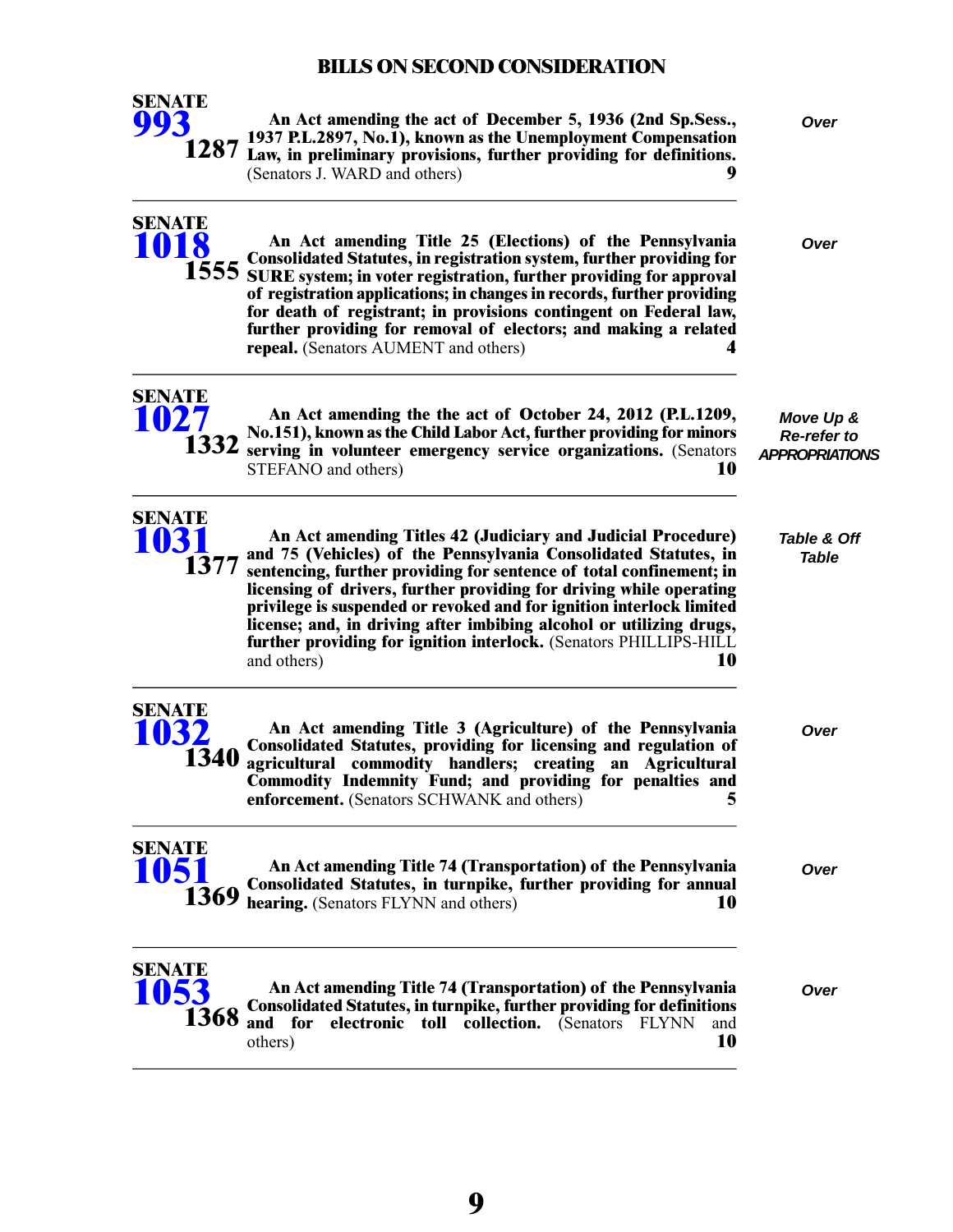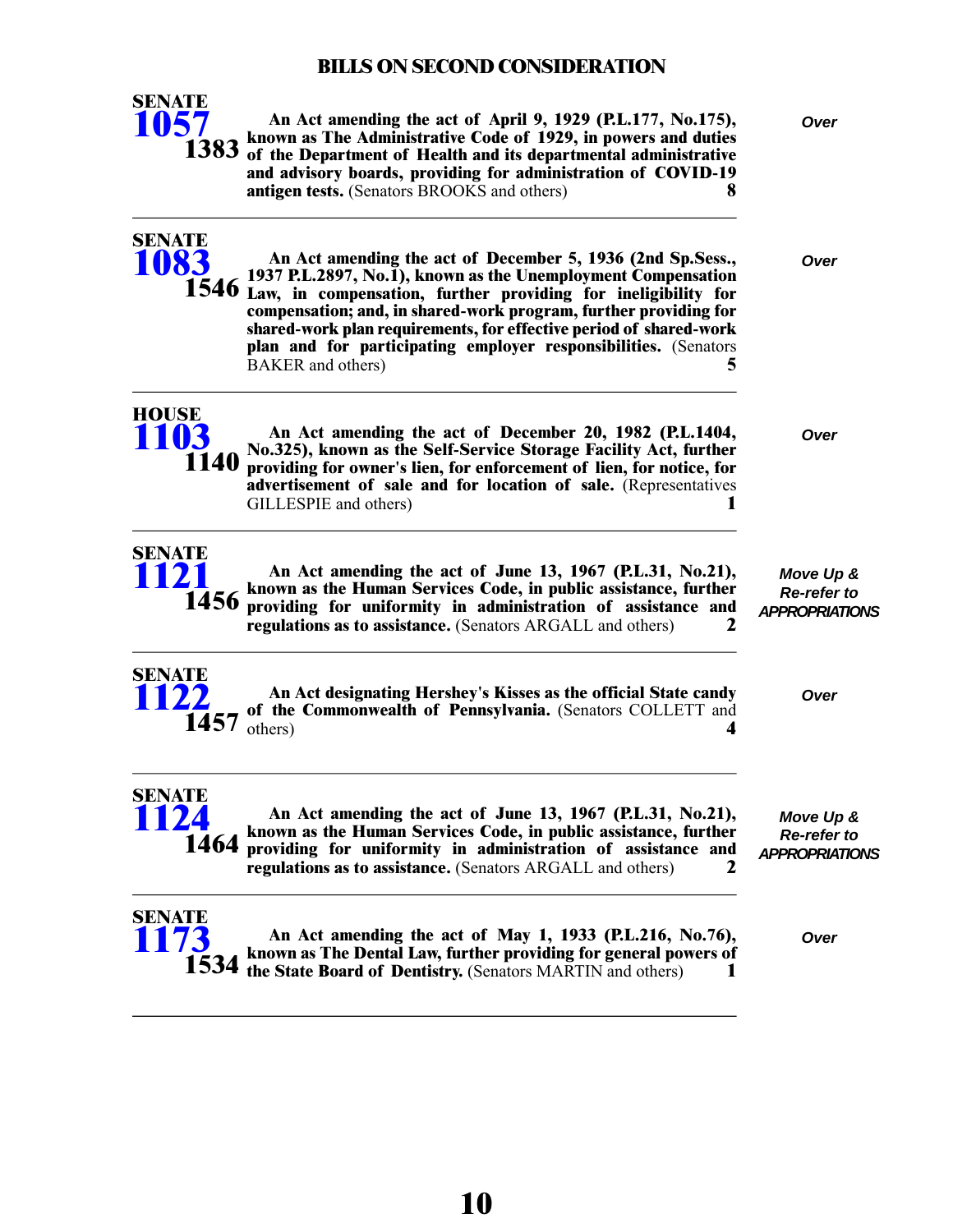

**SENATE [1188](/cfdocs/billinfo/billinfo.cfm?syear=2021&sind=0&body=S&type=B&bn=1188)**

**An Act amending the act of November 24, 2004 (P.L.1270,** *Over* **No.153), referred to as the Pennsylvania Amber Alert System Law, establishing the Pennsylvania Silver Alert System; and further 1538 providing for immunity.** (Senators BROWNE and others) **5**

**An Act providing for patient access to diagnostics and treatments** *Over* **for Lyme disease and related tick-borne illnesses; and requiring health care policies to provide certain coverage.** (Senators BROOKS and others) **2 1585**

**An Act providing for sport activities in public institutions of** *Over* **higher education and public school entities to be expressly designated male, female or coed; and creating causes of action for harm suffered by designation.** (Senators J. WARD and others) **3 SENATE [1191](/cfdocs/billinfo/billinfo.cfm?syear=2021&sind=0&body=S&type=B&bn=1191) 1562**



| 1572                         | An Act amending the act of June 19, 1931 (P.L.589, No.202),<br>referred to as the Barbers' License Law, providing for barber<br>training through career and technical center. (Senators MARTIN<br>and others)                                                   | Move Up &<br>Re-refer to<br><b>APPROPRIATIONS</b> |
|------------------------------|-----------------------------------------------------------------------------------------------------------------------------------------------------------------------------------------------------------------------------------------------------------------|---------------------------------------------------|
| <b>SENATE</b><br><b>1197</b> | An Act amending the act of May 3, 1933 (P.L.242, No.86),<br>referred to as the Cosmetology Law, providing for cosmetology<br>1573 training through career and technical center. (Senators MARTIN<br>and others)                                                 | Move Up &<br>Re-refer to<br><b>APPROPRIATIONS</b> |
| <b>HOUSE</b><br><b>1500</b>  | An Act amending Title 18 (Crimes and Offenses) of the<br>Pennsylvania Consolidated Statutes, in abortion, further providing<br>1563 for definitions, for medical consultation and judgment and for<br><b>reporting.</b> (Representatives KLUNK and others)<br>h | Over                                              |
| <b>HOUSE</b>                 | An Act amending the act of December 17, 1968 (P.L.1224,<br>No.387), known as the Unfair Trade Practices and Consumer<br>Protection Law, providing for collection, verification and disclosure<br>of information by online marketplaces to inform consumers.     | Over                                              |

(Representatives TOMLINSON and others) **1**



**An Act amending the act of April 12, 1951 (P.L.90, No.21),** *Over* **known as the Liquor Code, in licenses and regulations and liquor, alcohol and malt and brewed beverages, further providing for breweries.** (Representative TOPPER) **1**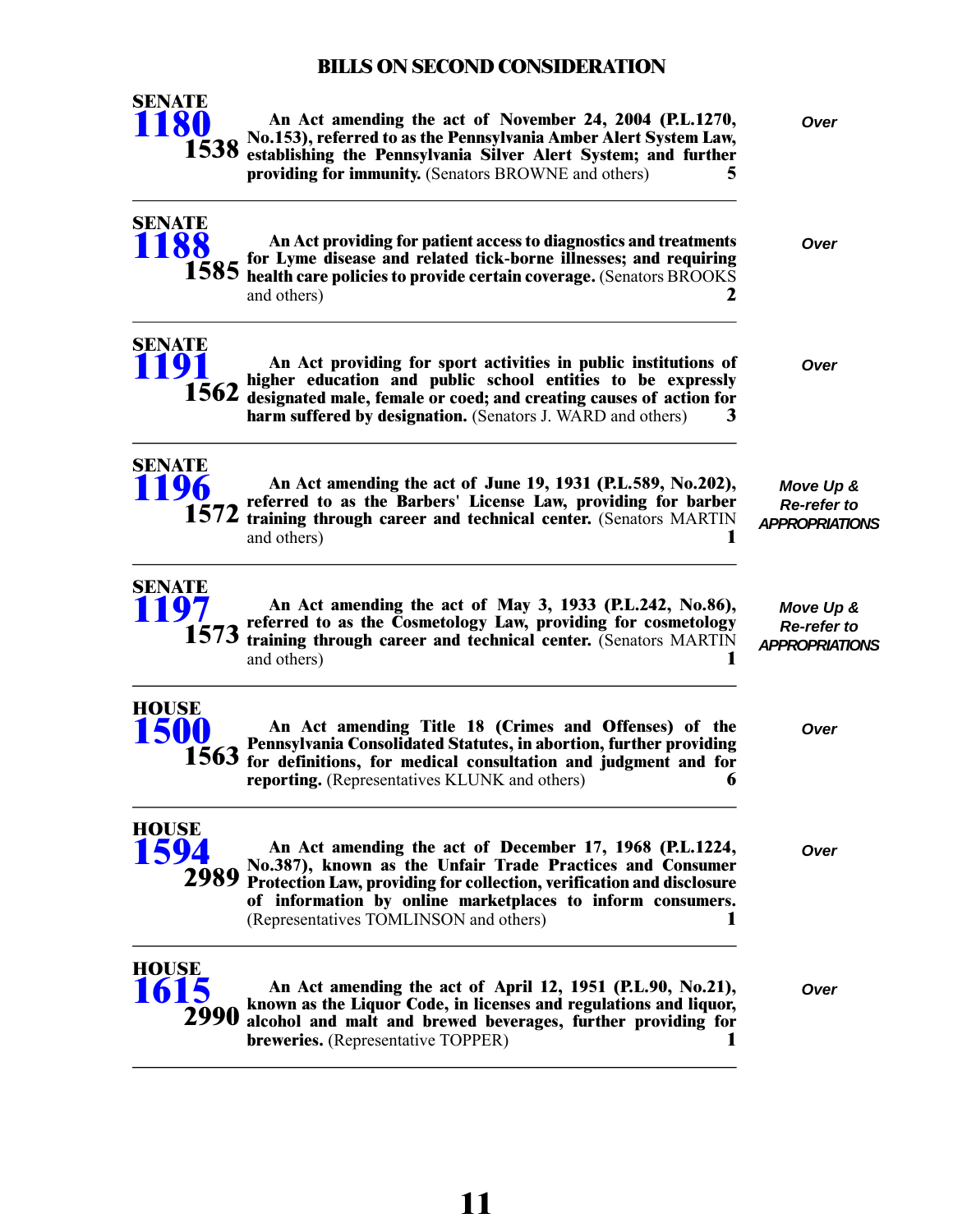

**HOUSE [2044](/cfdocs/billinfo/billinfo.cfm?syear=2021&sind=0&body=H&type=B&bn=2044)**

**SENATE [152](/cfdocs/billinfo/billinfo.cfm?syear=2021&sind=0&body=S&type=R&bn=152)**

**An Act amending the act of July 9, 1970 (P.L.484, No.164), entitled "An act relating to indemnification agreements between architects, engineers or surveyors and owners, contractors, subcontractors or suppliers," further providing for title of act and providing for indemnification agreements relating to snow removal or ice control services.** (Representatives QUINN and others) **8**

*Move Up & Re-refer to APPROPRIATIONS*

**An Act amending the act of June 3, 1937 (P.L.1333, No.320),** *Over*

**RESOLUTIONS**

**known as the Pennsylvania Election Code, in the Secretary of the**

**Secretary of the Commonwealth; and, in county boards of elections, further providing for powers and duties of county boards.** (Representatives E. NELSON and others) **3**

2352 Commonwealth, further providing for powers and duties of the

**A Concurrent Resolution petitioning the Congress of the United States to call a Convention for proposing amendments pursuant to 1005** Article V of the Constitution of the United States limited to **proposing amendments that impose fiscal restraints on the Federal Government, limit the power and jurisdiction of the Federal Government and limit the terms of office for its officials and for members of Congress.** (Senators DUSH and others) **10**

*Table & Off Table*



**A Resolution directing the Joint State Government Commission to conduct a study of the economic, environmental and health impacts relating to development of the critical mineral industry in this Commonwealth.** (Senators DUSH and others) **4**